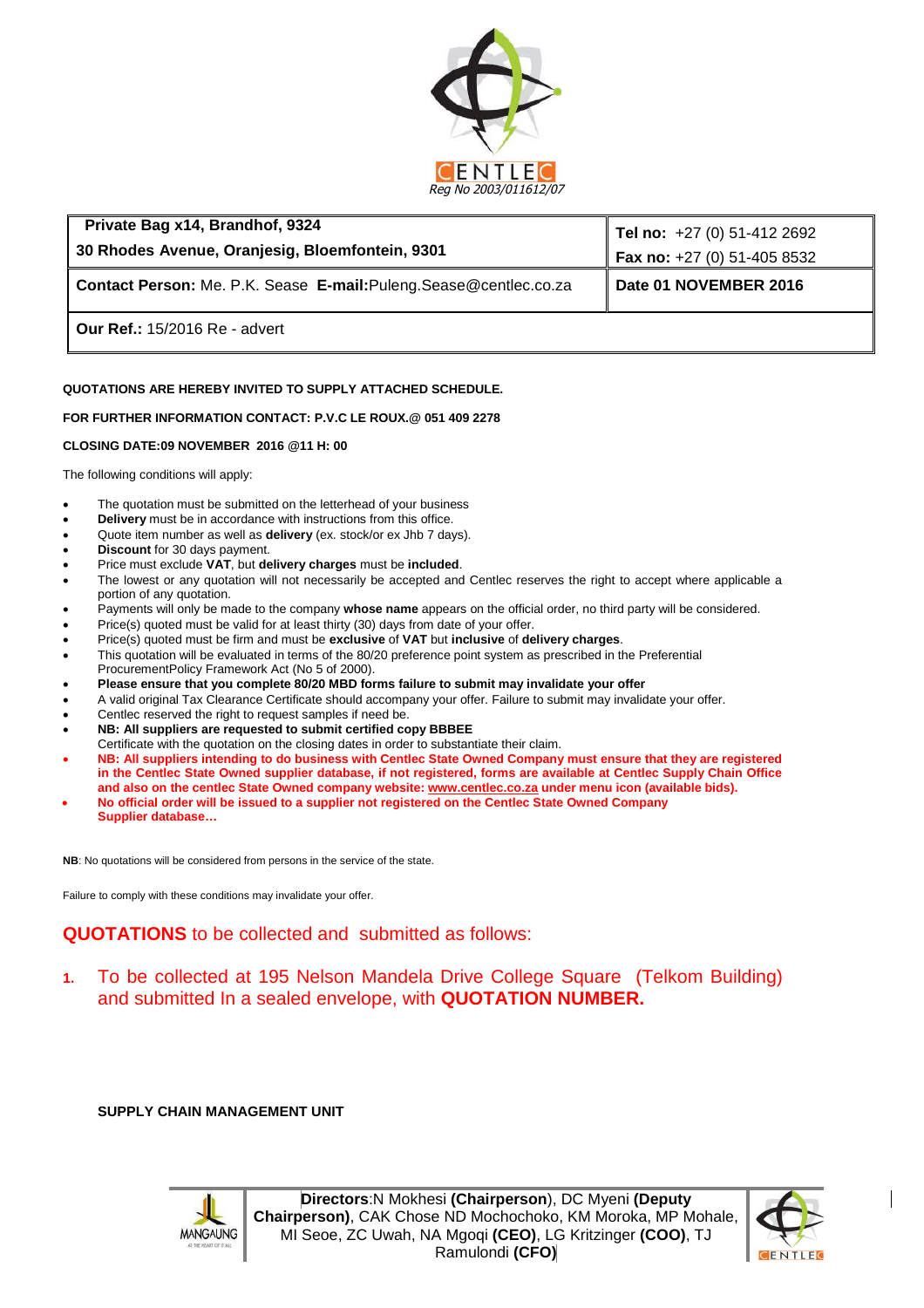## **QOUTATION NO**

---------------------------------------------

| <b>DISCOUNT: %</b>     |  |
|------------------------|--|
| <b>DELIVERY PERIOD</b> |  |
| <b>VAT NR:</b>         |  |
| <b>COMPANY NAME</b>    |  |
| <b>CONTACT NAME</b>    |  |
| <b>POSTAL ADRESS</b>   |  |
| TEL                    |  |
| <b>E MAIL ADRESS</b>   |  |